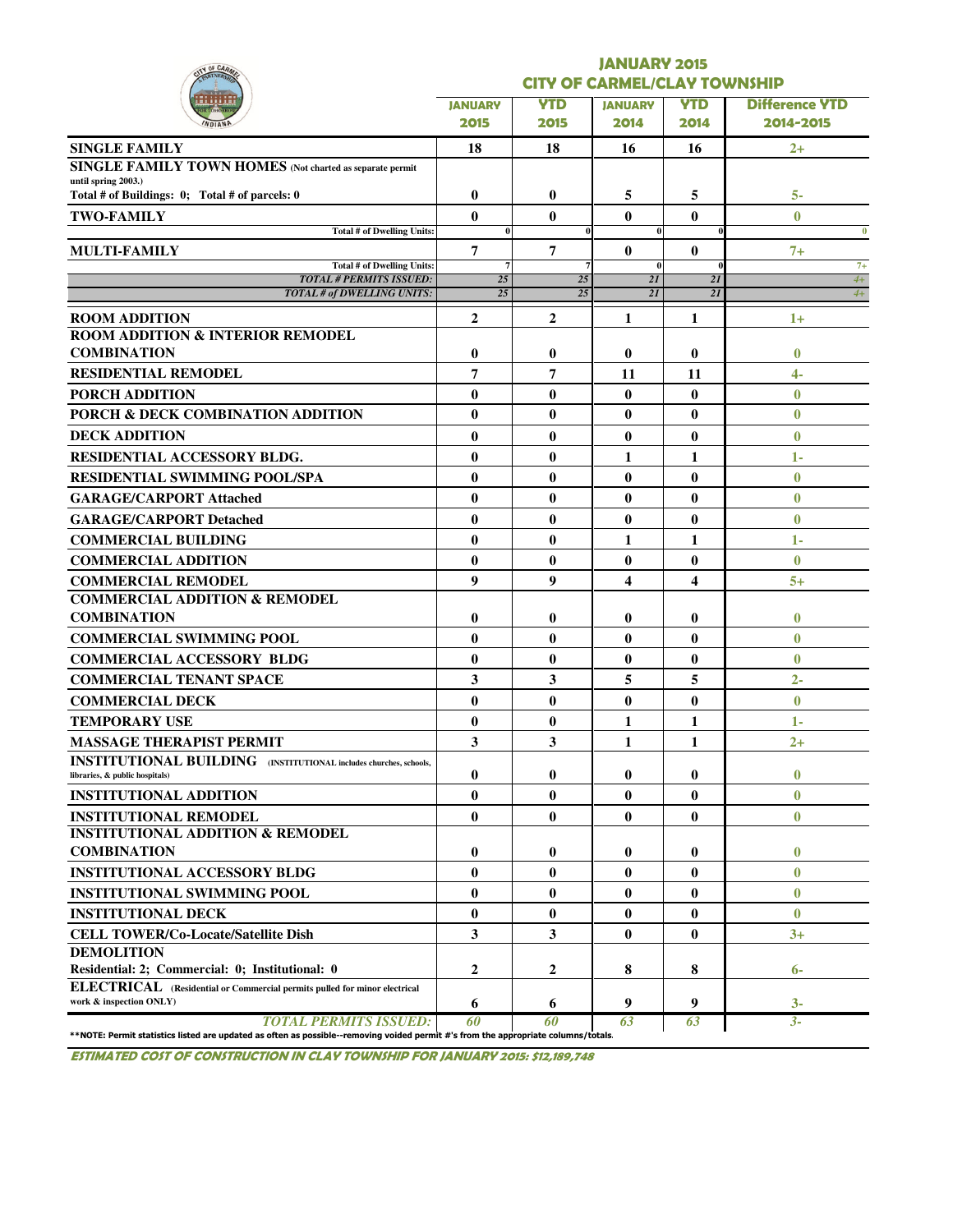# D.O.C.S. BUILDING & SIGN ACTIVITY JANUARY 2015

COMMERCIAL, INSTITUTIONAL, & MULTI-FAMILY - NEW STRUCTURES, ACCESSORY BUILDINGS, ADDITIONS, TENANT FINISHES, REMODELS, POOLS, DECKS (Institutional includes churches, schools & libraries)

#### Type of Construction \_\_\_ \_\_\_\_\_\_\_\_\_\_\_\_Total Permits Issued

## PERMITS ISSUED

#### COMMERCIAL TENANT FINISH / REMODEL:……………………………………………………………………….…….....12

- Mass Mutual, 900 E. 96<sup>th</sup> St. #300
- o Deviate Brewing, 4004 W. 96<sup>th</sup> St.
	- **Sophia Square Remodel, 110 W. Main St.**
	- Painting with a Twist, 301 E. Carmel Dr.
	- Kohl's Beauty Department, 9895 N. Michigan Rd.
- St. Vincent Women's Health Center, 13420 N. Meridian St. 1<sup>st</sup> Floor
	- Compensation Systems, 900 E. 96th St. #325
	- Baume Psychological Services, 12337 Hancock St. #20
	- PFM Hertz Rental Space Renovation, 1441 S. Guilford Rd. Suites B & C
	- Mondana, 836 Range Line Rd.
	- Policy Stat, 550 Congressional Blvd. #150
	- **Temporary Kroger**, 1215 S. Range Line Rd.

#### RESIDENTIAL MULTI-FAMILY REMODEL:……………………………………………………………………….……...........7

- Mohawk Hills Apartments, 1141/1151 Mohawk Hills Dr.
- Mohawk Hills Apartments, 838/846 Mohawk Hills Dr.
- Mohawk Hills Apartments, 745/755/765 Mohawk Hills Dr.
- Mohawk Hills Apartments, 1119-1133 Mohawk Hills Dr.
- Mohawk Hills Apartments, 1120-1134 Indian Trails Dr.
- Mohawk Hills Apartments, 1140-1154 Indian Trails Dr.
- Mohawk Hills Apartments, 1102-1116 Indian Trails Dr.

### COMMERCIAL CERTIFICATES OF OCCUPANCY ISSUED

## COMMERCIAL TENANT FINISH / REMODEL:.…….…………………………………..……………………………….……...9

- $\bullet$  Mathnasium at the Bridges, 365 W. 116th St. #130
- Lindamood-Bell Learning Processes, 760 SW Third Ave. #110 & #112
- Hamilton County Pediatric Dentistry, 13450 N. Meridian St. #165
- Aptean, 450 E. 96<sup>th</sup> St. #300
	- **Companion Kennel,** 1045 N. Range Line Rd.
	- Expedient, 701 Congressional Blvd. #100
	- **St. Vincent Carmel Women's Health Center, 13420 N. Meridian St.**
- Katz Sapper & Miller, 800 E. 96<sup>th</sup> St. #150, #425 & #500
	- First Data Bank, 500 E. 96th St. #500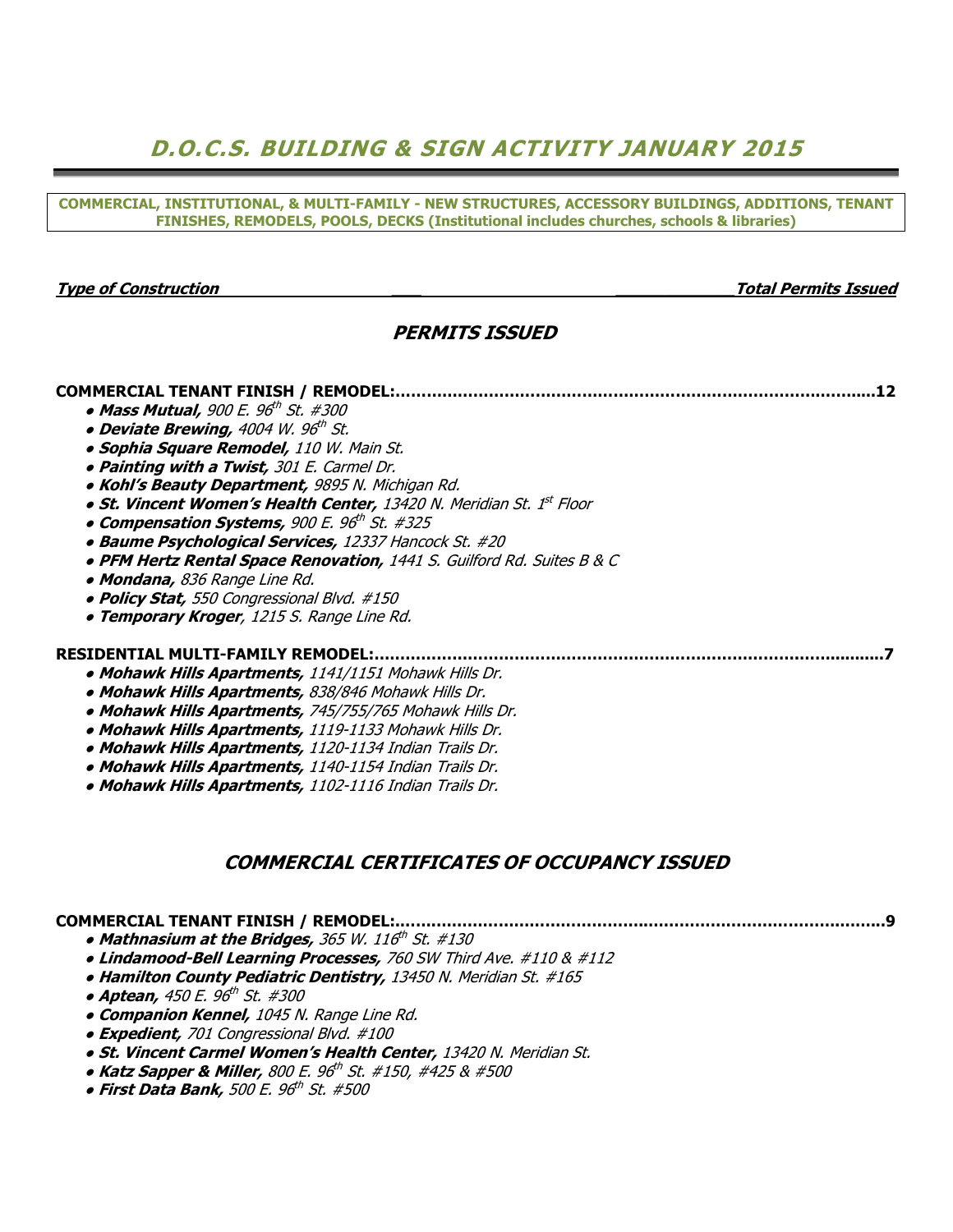# D.O.C.S. BUILDING & SIGN ACTIVITY JANUARY 2015

| <b>CARMEL UTILITIES PERMITS ISSUED: (Availability Fee Permits Included)</b>                                                                                                                                                                                                            |                                      |                                                                                                                        |    |                     |                     |  |  |  |  |  |
|----------------------------------------------------------------------------------------------------------------------------------------------------------------------------------------------------------------------------------------------------------------------------------------|--------------------------------------|------------------------------------------------------------------------------------------------------------------------|----|---------------------|---------------------|--|--|--|--|--|
| <b>Water &amp; Sewer Permit:</b>                                                                                                                                                                                                                                                       | 9<br><b>Water Permits Only:</b><br>9 |                                                                                                                        |    |                     |                     |  |  |  |  |  |
|                                                                                                                                                                                                                                                                                        |                                      |                                                                                                                        |    | <b>JANUARY 2015</b> | <b>JANUARY 2014</b> |  |  |  |  |  |
| <b>TOTAL PERMITS ISSUED:</b> (EXCLUDING Water, Sewer, and Sign Permits)                                                                                                                                                                                                                | 60                                   | 63                                                                                                                     |    |                     |                     |  |  |  |  |  |
| <b>TOTAL WATER &amp; SEWER PERMITS:</b>                                                                                                                                                                                                                                                |                                      |                                                                                                                        |    | 18                  | 16                  |  |  |  |  |  |
|                                                                                                                                                                                                                                                                                        |                                      | <b>TOTAL SIGN PERMITS:</b> (May not include signs approved for/with the issuance/guidelines of a Temporary Use permit) |    | 34                  | 12                  |  |  |  |  |  |
| <b>BUILDING INSPECTIONS PERFORMED:</b>                                                                                                                                                                                                                                                 |                                      |                                                                                                                        |    | 337                 | 287                 |  |  |  |  |  |
| (The # includes inspections by Urban Forestry; but does not include Carmel Fire Dept. or Code Enforcement inspections)<br><b>BUILDING PLAN REVIEWS:</b><br>(As of Feb. 2008: This # includes inspections plan reviews completed by the Building & Code staff for various permit types) |                                      | 40                                                                                                                     | 41 |                     |                     |  |  |  |  |  |
| <b>PUBLIC REQUEST FOR INFORMATION (RFI):</b>                                                                                                                                                                                                                                           | 29                                   | 21                                                                                                                     |    |                     |                     |  |  |  |  |  |

# D.O.C.S. NEWS AND NOTES JANUARY 2015

- DOCS welcomed Cat Schoenherr to the division of Planning & Zoning in January. Cat graduated from Florida State University in 2008 with a Master's of Science in Planning. She is currently serving the department as a part-time Planner.
- Inspector Mike Sheeks earned his certification in both the 2012 International Residential Building Code and 2012 International Residential Plumbing Code.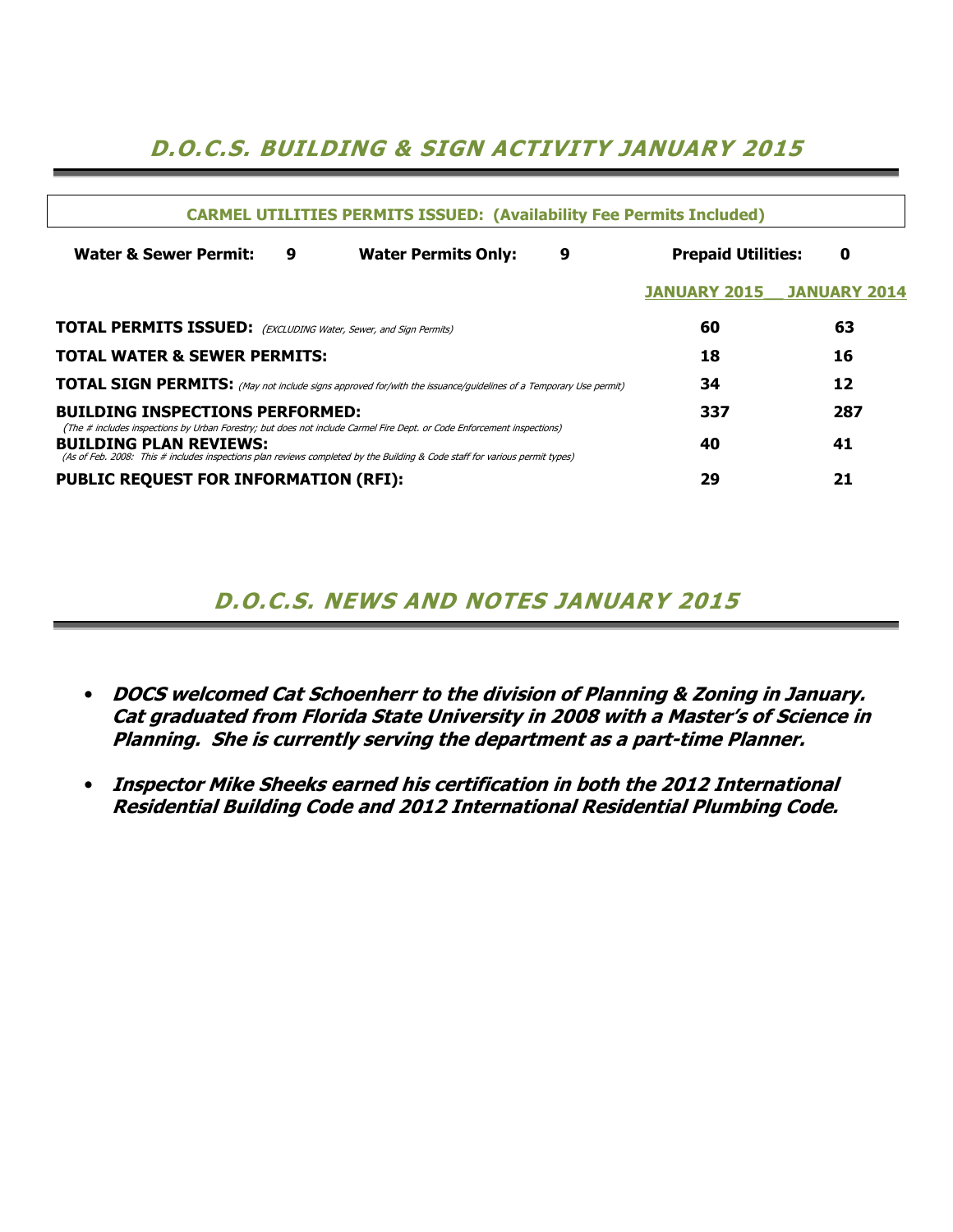# D.O.C.S. CODE ENFORCEMENT ACTIVITY JANUARY 2015

## CODE ENFORCEMENT TASK REPORT SUMMARY FOR JANUARY 2015

| <b>COMPLAINTS RECEIVED</b> | <b>TOTAL:</b> | <b>INSPECTION STATISTICS</b> | <b>TOTAL:</b> |
|----------------------------|---------------|------------------------------|---------------|
| <b>EMAIL</b>               |               | <b>NEW CASES</b>             | 28            |
| "MY CARMEL" APP            | h             | INITIAL INSPECTIONS          | 29            |
| <b>PHONE</b>               |               | ABATEMENT                    |               |
| REFERRAL                   |               | INITIAL VIOLATION NOTICE     | 18            |
| <b>STAFF</b>               | 11            | <b>RE-INSPECTIONS</b>        | 56            |
| <b>WALK-IN</b>             |               | CLOSED CASES                 | 38            |

### CODE ENFORCEMENT MONTHLY REPORT FOR JANUARY 2015

| <b>TYPE OF COMPLAINT/VIOLATION</b> | <b>NEW CASES</b> | <b>TYPE OF COMPLAINT/VIOLATION</b> | <b>NEW CASES</b> |
|------------------------------------|------------------|------------------------------------|------------------|
| BUILDING CODE VIOLATIONS           | 2                | PARKING IN LAWN/GREENBELT          |                  |
| DRAINAGE OR EROSION                |                  | PROPERTY MAINTENANCE               |                  |
| <b>ENCROACHMENT</b>                |                  | RECREATIONAL VEHICLE               |                  |
| <b>FARM ANIMALS</b>                |                  | RIGHT-OF-WAY OBSTRUCTION           | 0                |
| <b>FENCE VIOLATION</b>             | 0                | <b>ILLEGAL SIGNS</b>               | 87               |
| <b>GRASS OR WEEDS</b>              | 0                | <b>TRASH OR DEBRIS</b>             |                  |
| <b>HOME OCCUPATION</b>             |                  | UNSAFE BUILDING                    |                  |
| NOISE REGULATIONS                  | 0                | VEHICLE DISPLAY, ON LAWN OR JUNK   |                  |
| OPEN AND ABANDONED                 | 0                | ZONING USE VIOLATIONS              |                  |
| <b>OUTDOOR STORAGE</b>             | 0                | <b>OTHER</b>                       | 0                |
|                                    |                  | <b>TOTAL</b>                       | 116              |
|                                    |                  |                                    |                  |

#### FORECLOSURE MONITORING SUMMARY FOR JANUARY 2015

| <b>INSPECTION STATISTICS</b> | TOTAL: |
|------------------------------|--------|
| <b>NEW CASES</b>             | 90     |
| INITIAL INSPECTIONS          | 90     |
| <b>ABATEMENT</b>             | 1      |
| INITIAL VIOLATION NOTICE     | 3      |
| <b>RE-INSPECTIONS</b>        | 0      |
| <b>CLOSED CASES</b>          |        |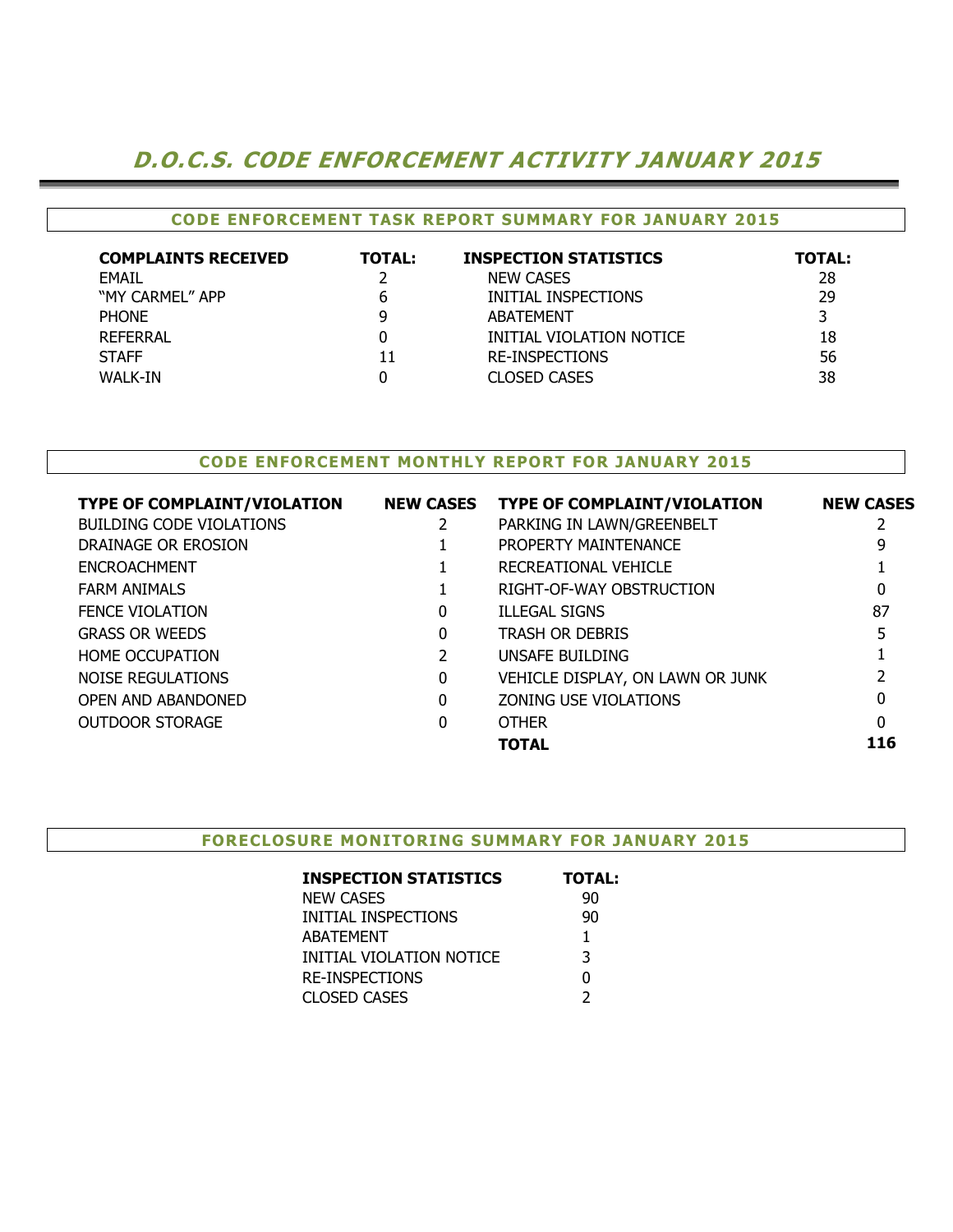## DEPARTMENT OF COMMUNITY SERVICES

INCOME REPORT JANUARY 1-31, 2015



| <b>Transaction Types:</b>                                                                                                                                                      | # of Transactions: | <b>Total Income of Transactions:</b> |
|--------------------------------------------------------------------------------------------------------------------------------------------------------------------------------|--------------------|--------------------------------------|
| <b>BUILDING PERMITS:</b> [Building permits includes the fee for full Certificate of Occupancy (C/O) or Substantial<br>Completion (C.S.C.) that will be issued, when required.] | 60                 | 63,734.87<br>\$                      |
| <b>DEMOLITION PERMITS:</b>                                                                                                                                                     | 2                  | \$<br>320.00                         |
| <b>ELECTRICAL PERMITS:</b> (Separate electrical/meter inspections-no other work being done.)                                                                                   | 6                  | \$<br>500.00                         |
| <b>LATE FEES:</b>                                                                                                                                                              | 1                  | \$<br>967.50                         |
| <b>MASSAGE THERAPIST PERMITS/RENEWALS:</b>                                                                                                                                     | 3                  | \$<br>60.00                          |
| RE-INSPECTION, EXTRA/ADDITIONAL INSPECTION, AND/OR TEMPORARY C/O / C.S.C.                                                                                                      |                    |                                      |
| <b>FEES:</b>                                                                                                                                                                   | 19                 | 2,869.00<br>\$                       |
| PLAN AMENDMENT: (COMMERCIAL/INSTITUTIONAL)                                                                                                                                     | 0                  | \$                                   |
| PLAN AMENDMENT: (RESIDENTIAL)                                                                                                                                                  | 0                  | \$                                   |
| <b>SPECIAL EVENT PERMITS:</b>                                                                                                                                                  | 0                  | \$                                   |
| TEMPORARY USE PERMITS/EXTENSIONS:                                                                                                                                              | 0                  | \$                                   |
| <b>ADLS: (Applications)</b>                                                                                                                                                    | 2                  | \$<br>1,934.00                       |
| <b>ADLS AMENDMENTS:</b>                                                                                                                                                        | 0                  | \$                                   |
| <b>COMMITMENT AMENDMENTS:</b>                                                                                                                                                  | 0                  | \$                                   |
| <b>DEVELOPMENT PLAN:</b>                                                                                                                                                       | 2                  | \$<br>2,524.08                       |
| <b>DEVELOPMENT PLAN AMENDMENTS:</b>                                                                                                                                            | 0                  | \$                                   |
| <b>HPR REVIEWS:</b>                                                                                                                                                            | 0                  | \$                                   |
| <b>ORDINANCE AMENDMENT APPLICATIONS:</b>                                                                                                                                       | 0                  | \$                                   |
| <b>PLAT VACATIONS:</b>                                                                                                                                                         | 0                  | \$                                   |
| <b>PRIMARY PLATS:</b>                                                                                                                                                          | 0                  | \$                                   |
| <b>PRIMARY PLAT AMENDMENTS:</b>                                                                                                                                                | 0                  | \$                                   |
| <b>PUD ORDINANCES:</b>                                                                                                                                                         | 0                  | \$                                   |
| <b>REZONE:</b>                                                                                                                                                                 | 0                  | \$                                   |
| <b>SDR SITE PLAN REVIEWS:</b>                                                                                                                                                  | 0                  | \$                                   |
| <b>SECONDARY PLATS / REPLATS:</b>                                                                                                                                              | 4                  | \$<br>11,242.00                      |
| <b>SUBDIVISION WAIVERS:</b>                                                                                                                                                    | 0                  | \$                                   |
| <b>ZONING WAIVER:</b>                                                                                                                                                          | 0                  | \$                                   |
| <b>TAC ONLY APPLICATIONS:</b>                                                                                                                                                  | 0                  | \$                                   |
| <b>COMMITMENT AMENDMENT:</b>                                                                                                                                                   | 0                  | \$                                   |
| <b>DEVELOPMENT STANDARDS VARIANCES:</b>                                                                                                                                        | 0                  | \$                                   |
| <b>HEARING OFFICER REVIEWS:</b>                                                                                                                                                | 3                  | \$<br>963.00                         |
| <b>SPECIAL EXCEPTION VARIANCE:</b>                                                                                                                                             | 0                  | \$                                   |
| <b>SPECIAL USES: (Inicudes Special Use Amendments)</b>                                                                                                                         | 0                  | \$                                   |
| <b>USE VARIANCES:</b>                                                                                                                                                          | $\pmb{0}$          | \$                                   |
| <b>SIGN PERMITS:</b>                                                                                                                                                           | 21                 | \$<br>5,190.35                       |
| <b>ADMINSTRATIVE APPROVALS:</b>                                                                                                                                                | 5                  | \$<br>607.00                         |
| <b>APPEALS:</b>                                                                                                                                                                | 0                  | \$                                   |
| MISC.: (COPIES/MAPS/DUPLICATE PLARCARDS/ETC)                                                                                                                                   | 3                  | \$<br>317.50                         |
| <b>ZONING DETAILS/LETTER:</b>                                                                                                                                                  | 0                  | \$                                   |
| PARK & RECREATION IMPACT FEE: (PRIF)                                                                                                                                           |                    | \$                                   |
| <b>TOTALS:</b>                                                                                                                                                                 | 8                  | 33,246.00                            |
| <b>GENERAL FUND #101:</b>                                                                                                                                                      |                    | \$<br>91,229.30                      |
| <b>PRIF ACCOUNT # 106:</b>                                                                                                                                                     |                    | \$<br>33,246.00                      |
| <b>UTILITY FEES:</b> (Sewer/Water permits)                                                                                                                                     |                    | \$<br>61,706.00                      |
| <b>TOTAL DEPOSIT:</b>                                                                                                                                                          |                    | \$<br>186,181.30                     |
|                                                                                                                                                                                |                    |                                      |
| <b>Last Month's General Fund Deposit:</b>                                                                                                                                      |                    | 93,076.30<br>\$                      |
| <b>Last Month's Total Deposit:</b>                                                                                                                                             |                    | \$<br>186,181.30                     |

NOTE: Receipts were deposited for 19 business days this month.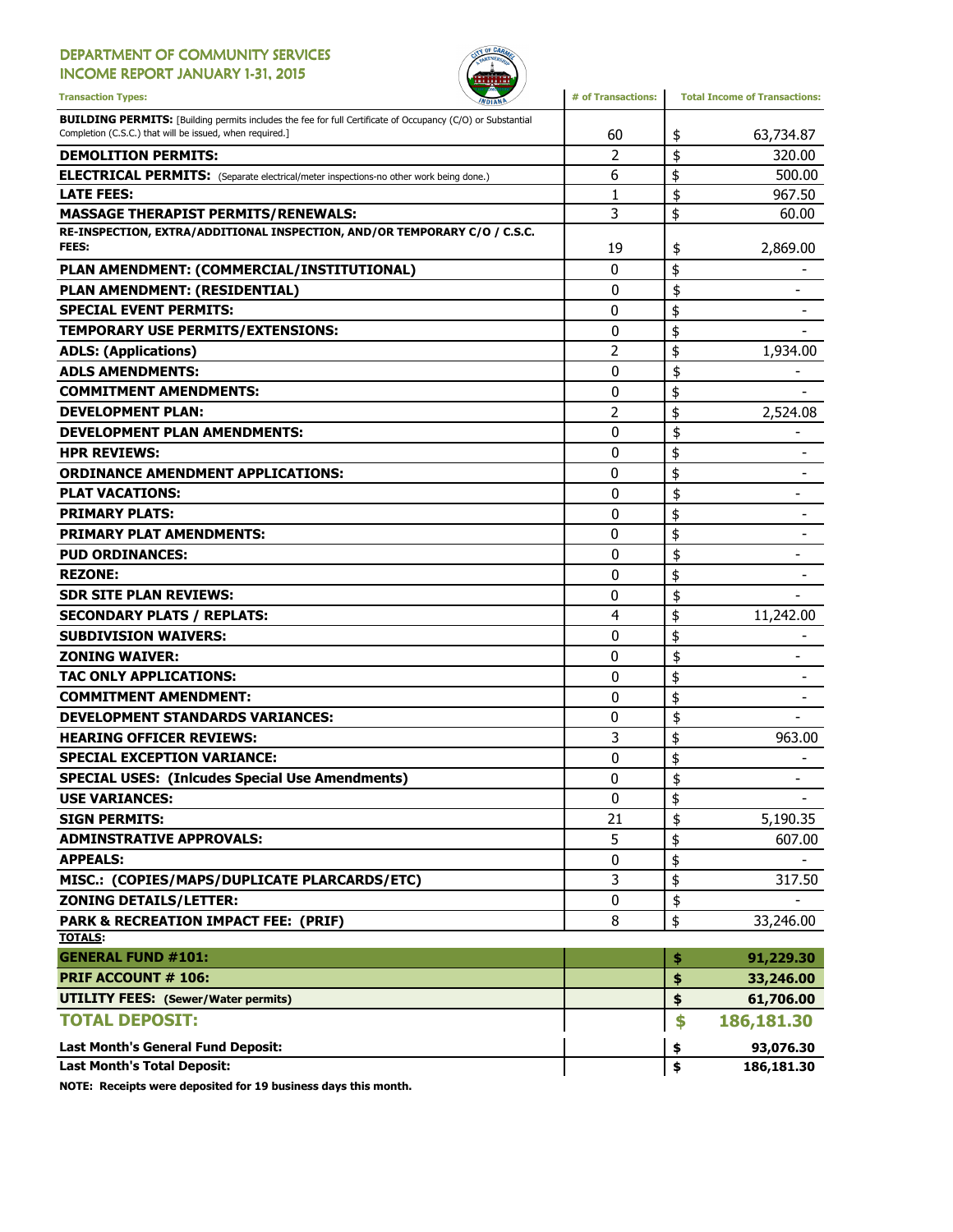# **City of Carmel Monthly Permits Issued Page 1**

|  | Date: 2/3/2015 |
|--|----------------|
|--|----------------|

| Issue<br>Date | status                                                                                                                     | Permit<br>NO. | Subdiv Name                                   | <b>Property Address</b>                                    | Permit Type Description            | Estimated<br>Cost of<br>onstructio | Sq Ft                   | Contractor Name                           | <b>Contractor Address</b>     | Cont.City            | Cont<br>tat | Cont.<br>Zip | Cont.Phone         | Propety Owner (as listed<br>per applicant) | Owner Adrs                    | Owner City                       | <b>Owner</b><br>State | Owner<br>Zip |
|---------------|----------------------------------------------------------------------------------------------------------------------------|---------------|-----------------------------------------------|------------------------------------------------------------|------------------------------------|------------------------------------|-------------------------|-------------------------------------------|-------------------------------|----------------------|-------------|--------------|--------------------|--------------------------------------------|-------------------------------|----------------------------------|-----------------------|--------------|
| 01/05/15      |                                                                                                                            | 1412003       | <b>WESTMONT</b>                               | 13914 FINNHORSE DR                                         | RESIDENTIAL SINGLE FAMILY DWELLING | \$220,700                          | 5,158                   | <b>MIHOMES</b>                            | 8500 KEYSTONE CROSSING        | <b>INDIANAPOLIS</b>  |             | 16240        | (317) 255-9900     | <b>MIHOMES</b>                             | 3500 KEYSTONE CROSSING        | <b>INDIANAPOLIS</b>              |                       | 46240        |
|               |                                                                                                                            | 1501000       |                                               | MOHAWK HILLS APARTMENTS                                    | GROUND SIGN PERMANENT              | \$0                                | 54                      | SF SIGN SPECIALISTS                       | 6468 RUCKER RD                | <b>INDIANAPOLIS</b>  |             | 46220        | $(317)$ 251-121    | <b>IUCKINGHAM COMPANIES</b>                | 941 N. MERIDIAN ST            | <b>INDIANAPOLIS</b>              |                       | 46204        |
|               |                                                                                                                            | 15010008      |                                               | <b>MOHAWK HILLS APARTMENTS</b>                             | GROUND SIGN PERMANENT              | \$0                                | 54                      | SF SIGN SPECIALISTS                       | 6468 RUCKER RD                | <b>INDIANAPOLIS</b>  |             | 16220        | $(317)$ 251-121    | <b>BUCKINGHAM COMPANIES</b>                | <b>941 N. MERIDIAN ST</b>     | NDIANAPOLIS                      |                       | 46204        |
|               |                                                                                                                            | 15010009      |                                               | <b>MOHAWK HILLS APARTMENTS</b>                             | <b>GROUND SIGN PERMANENT</b>       | \$0                                | 49                      | SF SIGN SPECIALISTS                       | 6468 RUCKER RD                | <b>INDIANAPOLIS</b>  |             | 16220        | (317) 251-1219     | <b>BUCKINGHAM COMPANIES</b>                | <b>941 N. MERIDIAN ST</b>     | <b>NDIANAPOLIS</b>               |                       | 46204        |
| 01/06/15      |                                                                                                                            | 14120084      | WOODLAND SPRINGS                              | 1619 ROLLING SPGS                                          | <b>RESIDENTIAL REMODEL</b>         | \$5,000                            | 25                      | TAYLOR, RYAN                              | 11619 ROLLING SPRINGS DR      | <b>ARMEI</b>         |             | 16033        |                    | AYLOR, RYAN                                | 1619 ROLLING SPRINGS DR       | ARMEI                            |                       | 46033        |
|               |                                                                                                                            | 15010013      |                                               | 4584 RIVER RD                                              | ELECTRICAL PERMIT/INSPECTION       | \$0                                | $\overline{0}$          | UMINAIRE SERVICE                          | 2828 N WEBSTER AVE            | <b>INDIANAPOLIS</b>  |             | 46219        | (317) 808-701      | PLATINUM PROPERTIES, LLC                   | 9757 WESTPOINT DR STE 600     | <b>INDIANAPOLIS</b>              |                       | 46256        |
| 01/07/15      |                                                                                                                            | 14120069      |                                               | 900 96TH ST E #300                                         | COMMERCIAL REMODEL                 | \$362,800                          | 24,131                  | DUKE CONSTRUCTION                         | 600 E 96TH ST #100            | <b>INDIANAPOLIS</b>  |             | 46240        | $(317) 808 - 6000$ | DUKE REALTY, L.P                           | 600 96TH ST E #100            | <b>INDIANAPOLIS</b>              |                       | 46240        |
|               |                                                                                                                            | 14120074      | RIDGE AT THE LEGACY, THE                      | 4556 INTEGRITY CT                                          | RESIDENTIAL SINGLE FAMILY DWELLING | \$350,000                          | 5.554                   | <b>RYAN HOMES INC</b>                     | 3685 PRIORITY WAY S DR        | <b>INDIANAPOLIS</b>  |             | 46240        | (317) 819-2623     | <b>RYAN HOMES INC</b>                      | <b>3685 PRIORITY WAY S DR</b> | <b>INDIANAPOLIS</b>              |                       | 46240        |
|               |                                                                                                                            | 1412007       | NORTH AUGUSTA                                 | 4004 W 96 ST                                               | COMMERCIAL REMODEI                 | \$20,000                           | 2.500                   | ORKEY, MICHAEL A                          | 1628 VINEYARD CIF             | <b>INDIANAPOLIS</b>  |             | 46260        | (317) 374-8249     | <b>&amp; A DEVELOPMENT CORP</b>            | <b>9699 MICHIGAN RD N</b>     | CARMEL                           |                       | 46032        |
|               |                                                                                                                            | 14120083      | DONNYBROOK WOODS                              | 217 DONNYBROOK DF                                          | RESIDENTIAL REMODEI                | \$16,000                           | 65                      | <b>B CONSTRUCTION</b>                     | 24860 MT PLEASANT RD          | CICERO               |             | 16034        | (317) 984-4391     | BAYH, CHRIS & JESSICA                      | 217 DONNYBROOK DF             | CARMEL                           |                       | 46032        |
| 01/08/15      |                                                                                                                            | 1412004       | <b>SIMEON HAWKINS</b>                         | 110 W MAIN ST                                              | COMMERCIAL REMODEL                 | \$900,000                          | 13,700                  | <b>KEYSTONE CONSTRUCTION</b>              | 47 PENNSYLVANIA ST S 10TH FLR | <b>INDIANAPOLIS</b>  |             | 46204        | (317) 636-200      | ARMEL LOFTS LLC                            | <b>47 W PENNSYLVANIA ST</b>   | <b>INDIANAPOLIS</b>              |                       | 46204        |
|               |                                                                                                                            | 1412008       | R A FRANKE                                    | 12901 OLD MERIDIAN ST                                      | <b>DEMOLITION</b>                  | \$0                                | $\overline{0}$          | ACCELL CONSTRUCTION                       | 3621 CAMPBELL ST              | PLAINFIELD           |             | 16168-261:   | (317) 838-996      | <b>KB PROPERTIES, LLC</b>                  | 241 N PENNSYLVANIA ST STE 300 | <b>INDIANAPOLIS</b>              |                       | 46204        |
|               |                                                                                                                            | 1412008       | WESTMONT                                      | 3995 PINTO DF                                              | RESIDENTIAL SINGLE FAMILY DWELLING | \$275,000                          | 4.797                   | <b>RYLAND HOMES</b>                       | 9025 N RIVER RD #100          | <b>INDIANAPOLIS</b>  |             | 16240        | (317) 846-420      | YLAND HOMES                                | 9025 N RIVER RD #100          | <b>INDIANAPOLIS</b>              |                       | 46240        |
|               |                                                                                                                            | 1412009       | ARMEL OFFICE COURT                            | 01 E CARMEL DR                                             | COMMERCIAL TENANT FINISH           | \$44,000                           | 2,257                   | ANDREWS CONSTRUCTION CO.                  | <b>7808 MARQUIS LANE</b>      | <b>INDIANAPOLIS</b>  |             | 16260        | 317) 755-3124      | CARMEL 301, LLC                            | <b>4 W RAMPART ST</b>         | SHELBYVILLE                      |                       | 46176        |
|               |                                                                                                                            | 15010019      |                                               | 375 W 146TH ST                                             | <b>LECTRICAL PERMIT/INSPECTION</b> | \$0                                | $\Omega$                | <b>BOWLIN GROUP LLC</b>                   | 2200 CHANDLER DRIVE           | WALTON               | KY          | 11094        |                    | ZAYO GROUP, LLC LEONARD STICKLAND          | 200 E 64TH STREET             | <b>INDIANAPOLIS</b>              |                       | 46220        |
| 01/09/15      |                                                                                                                            | 14120086      | KING SUBDIVISION                              | 420 FIRST AVE NW                                           | RESIDENTIAL REMODEL                | \$35,000                           | 587                     | ALEXANDER, BRANDON                        | 420 1 ST AVE NW               | CARMEL               | IN          | 46032        |                    | LEXANDER, BRANDON                          | <b>420 1 ST AVE NW</b>        | CARMEI                           |                       | 46032        |
|               |                                                                                                                            | 15010018      | <b>KENDALL WOOD</b>                           | 659 KENDALL WOOD DRIVE                                     | RESIDENTIAL SINGLE FAMILY DWELLING | \$320,000                          | 6.494                   | DREES HOMES                               | 900 E 96TH ST                 | <b>INDIANAPOLIS</b>  |             | 16270        |                    | DREES PREMIER HOMES                        | 900 E 96TH ST                 | <b>INDIANAPOLIS</b>              |                       | 46240        |
| 01/12/15      |                                                                                                                            | 14120090      | SPRING FARMS<br>108                           | 540 W MAIN ST                                              | RESIDENTIAL SINGLE FAMILY DWELLING | \$672,300                          | 8,993                   | <b>MODERN RENOVATIONS</b>                 | 7141 WEST 300 SOUTH           | <b>NEW PALESTINE</b> |             | 46163        | (317) 538-4412     | SNYDER, JIM & KAREN                        | 1994 VOLCANIC ROCK DRIVE      | <b>ISHERS</b>                    |                       | 46037        |
|               |                                                                                                                            | 1501001       |                                               | 5484 E 126 ST                                              | COMMERCIAL CELL TOWER              | \$18,000                           | 100                     | AT&T, C.O. BLACK & VEATCH                 | 7600 S COUNTY LINE RD         | <b>BURR RIDGE</b>    |             | 60527        | (913) 458-1215     | <b>CROWN CASTLE</b>                        | 3077 98TH ST E. #230          | <b>INDIANAPOLIS</b>              |                       | 46280        |
|               |                                                                                                                            | 1501001       | GRADLE INDUSTRIAL PARK                        | 020 SW THIRD AVE - CELL TOWER                              | COMMERCIAL CELL TOWER              | \$18,000                           | 100                     | AT&T, C.O. BLACK & VEATCH                 | 7600 S COUNTY LINE RD         | <b>BURR RIDGE</b>    |             | 60527        | (913) 458-1215     | <b>ROWN CASTLE</b>                         | 3077 98TH ST E. #230          | <b>INDIANAPOLIS</b>              |                       | 46280        |
| 01/14/15      |                                                                                                                            | 1412001       | <b>WOOD CREEK</b>                             | 1295 WOOD CREEK DR                                         | RESIDENTIAL ADDITION-ROOM(S)       | \$30,000                           | 295                     | COLVIN, DREW                              | 60 WASHINGTON AVE             | CICERO               |             | 16034        |                    | <b>STEPHENS, TOM</b>                       | 1295 WOOD CREEK DR            | CARMEL                           |                       | 46033        |
| 01/15/15      |                                                                                                                            | 14120014      | WEST CARMEL MARKETPLAC 9895 N MICHIGAN RD     |                                                            | COMMERCIAL REMODEI                 | \$17,168                           | 450                     | <b>NOODS CONSTRUCTION</b>                 | 6204 MILLER WOODS LANE        | <b>INDIANAPOLIS</b>  |             | 46237        | (317) 374-743      | <b>KOHL'S DEPARTMENT STORE</b>             | 56 W 17000 RIDGEWOOD DR       | <b>MENOMONEE</b><br><b>FALLS</b> |                       | 53051        |
| 01/16/15      |                                                                                                                            | 14120085      | 405<br>SADDLE CREEK                           | 4401 CHARIOTS WHISPER DR                                   | RESIDENTIAL REMODEL                | \$22,466                           | 1.245                   | WHEELINGTON, JOHNNY                       | 6433 WASHINGTON ST E          | <b>INDIANAPOLIS</b>  |             | 46219        | (317) 504-720      | OPEZ, PAULO                                | 4401 CHARIOTS WHISPER         | CARMEL                           |                       | 46074        |
|               |                                                                                                                            | 1501001       |                                               | 3420 N MERIDIAN ST - 1ST FLOOR                             | COMMERCIAL REMODEI                 | \$250,000                          | 1.350                   | <b>SUMMIT CONSTRUCTION</b>                | 1107 BURDSAL PARKWAY          | <b>INDIANAPOLIS</b>  |             | 46208        | (317) 634-6112     | DUKE REALTY, L.P                           | 600 96TH ST E #100            | <b>INDIANAPOLIS</b>              |                       | 46240        |
|               |                                                                                                                            | 15010041      | <b>GRANDIN HALL</b>                           | 4552 TIMWINDY CT                                           | RESIDENTIAL SINGLE FAMILY DWELLING | \$500,000                          | 5.938                   | <b><i>NEDGEWOOD BUILDING CO., LLC</i></b> | 32 1ST ST NE                  | CARMEL               |             | 16032        |                    | <b>NEDGEWOOD BUILDING CO., LLC</b>         | 32 1ST ST NE                  | CARMEL                           |                       | 46032        |
|               |                                                                                                                            | 15010043      | OVERLOOK AT THE LEGACY                        | 4097 TRUEBLOOD LN                                          | RESIDENTIAL SINGLE FAMILY DWELLING | \$354,000                          | 5,175                   | WEDGEWOOD BUILDING CO., LLC               | 32 1ST ST NE                  | CARMEL               | IN          | 16032        |                    | <b>WEDGEWOOD BUILDING CO., LLC</b>         | 32 1ST ST NE                  | CARMEL                           |                       | 46032        |
|               |                                                                                                                            | 1501006       | <b>CAROLINA COMMONS</b>                       | 0790 HICKORY CT                                            | ELECTRICAL PERMIT/INSPECTION       | \$0                                | $\overline{\mathbf{0}}$ | <b>INDER ELECTRIC</b>                     | 9087 TECHNOLOGY DRIVE         | <b>FISHERS</b>       |             | 16038        | (317) 842-080      | <b>ARGITT, LEE</b>                         | 0790 HICKORY CT               | CARMEL                           |                       | 46033        |
| 01/20/15      |                                                                                                                            | 1501002       |                                               | 00 96TH ST E #325                                          | COMMERCIAL REMODEI                 | \$56,300                           | 2.779                   | <b>DUKE CONSTRUCTION</b>                  | 600 E 96TH ST #100            | <b>INDIANAPOLIS</b>  |             | 16240        | (317) 808-6000     | <b>JUKE REALTY, L.P</b>                    | 600 96TH ST E #100            | NDIANAPOLI:                      |                       | 46240        |
|               |                                                                                                                            | 15010022      |                                               | 2337 HANCOCK ST #20                                        | COMMERCIAL TENANT FINISH           | \$40,000                           | 1.723                   | <b>CARRIGER, RICHARD</b>                  | 12315 HANCOCK ST. #30         | CARMEL               |             | 603:         | 317) 846-922       | <b>NICHARD CARRIGER CO</b>                 | 2315 HANCOCK ST #30           | CARMEL                           |                       | 46032        |
|               |                                                                                                                            | 1501003       |                                               | 441 GUILFORD RD S SUITES B & C                             | COMMERCIAL REMODEL                 | \$83,910                           | 3.820                   | & W CORPORATION                           | 3841 W MORRIS ST              | <b>INDIANAPOLIS</b>  |             | 16241        | (317) 244-7637     | PEM AUTOMOTIVE MGMT                        | 4900 W 106TH ST               | <b>ZIONSVILLE</b>                |                       | 46077        |
|               |                                                                                                                            | 1501003       |                                               | 311 SW FIRST ST                                            | <b>DEMOLITION</b>                  | \$0                                | $\overline{\mathbf{0}}$ | <b>LEVATION EXCAVATION INC</b>            | 1132 RANGE LINE RD S          | CARMEL               |             | 16032        | (317) 816-3149     | KASNICK, FRANCIS & MARTHA                  | <b>650 N RANGELINE RD</b>     | CARMEL                           |                       | 46032        |
|               |                                                                                                                            | 15010052      |                                               | 1215 S RANGELINE RD - TEMPORARY STORI WALL SIGN TEMPORARY  |                                    | \$0                                | 98                      | SIGNDOC IDENTITY LLC                      | 3150 RAND ROAD                | <b>INDIANAPOLIS</b>  |             | 46241        | (317) 247-967      | <b>KROGER LIMITED PARTNERSHIP I</b>        | 960 CASTLEWAY WEST DR         | <b>INDIANAPOLIS</b>              |                       | 46250        |
|               |                                                                                                                            | 15010053      |                                               | 215 S RANGELINE RD - TEMPORARY STORI GROUND SIGN TEMPORARY |                                    | \$0                                | 49                      | SIGNDOC IDENTITY LLC                      | 3150 RAND ROAD                | <b>INDIANAPOLIS</b>  |             | 46241        | (317) 247-9670     | <b>KROGER LIMITED PARTNERSHIP I</b>        | 960 CASTLEWAY WEST DR         | <b>INDIANAPOLIS</b>              |                       | 46250        |
| 01/22/15      |                                                                                                                            | 15010024      |                                               | 141/1151 MOHAWK HILLS DR                                   | RESIDENTIAL MULTI-FAMILY           | \$275,000                          | 12,000                  | <b>BUCKINGHAM COMPANIES</b>               | 941 N MERIDIAN ST             | <b>INDIANAPOLIS</b>  |             | 46204        | (317) 974-1234     | <b>BUCKINGHAM COMPANIES</b>                | <b>941 N MERIDIAN ST</b>      | <b>INDIANAPOLIS</b>              |                       | 46204        |
|               |                                                                                                                            | 1501002       |                                               | 838/846 MOHAWK HILLS DR                                    | RESIDENTIAL MULTI-FAMILY           | \$275,000                          | 12,000                  | <b>BUCKINGHAM COMPANIES</b>               | 941 N MERIDIAN ST             | <b>INDIANAPOLIS</b>  |             | 16204        | (317) 974-123      | <b>IUCKINGHAM COMPANIES</b>                | 941 N MERIDIAN ST             | <b>INDIANAPOLIS</b>              |                       | 46204        |
|               |                                                                                                                            | 15010026      |                                               | 745/755/765 MOHAWK HILLS DR                                | RESIDENTIAL MULTI-FAMILY           | \$275,000                          | 12,000                  | <b>BUCKINGHAM COMPANIES</b>               | 941 N MERIDIAN ST             | <b>INDIANAPOLIS</b>  |             | 46204        | (317) 974-123      | <b>BUCKINGHAM COMPANIES</b>                | 941 N MERIDIAN ST             | <b>INDIANAPOLIS</b>              |                       | 46204        |
|               |                                                                                                                            | 1501002       |                                               | 119-1133 MOHAWK HILLS DR                                   | RESIDENTIAL MULTI-FAMILY           | \$275,000                          | 12,000                  | <b>BUCKINGHAM COMPANIES</b>               | 941 N MERIDIAN ST             | <b>INDIANAPOLIS</b>  |             | 46204        | (317) 974-123      | <b>IUCKINGHAM COMPANIES</b>                | 941 N MERIDIAN ST             | <b>INDIANAPOLIS</b>              |                       | 46204        |
|               |                                                                                                                            | 1501002       |                                               | 120-1134 INDIAN TRAILS DR                                  | RESIDENTIAL MULTI-FAMILY           | \$275,000                          | 12,000                  | <b>UCKINGHAM COMPANIES</b>                | 941 N MERIDIAN ST             | <b>INDIANAPOLIS</b>  |             | 16204        | (317) 974-1234     | <b>IUCKINGHAM COMPANIES</b>                | 41 N MERIDIAN ST              | <b>NDIANAPOLIS</b>               |                       | 46204        |
|               |                                                                                                                            | 15010029      |                                               | 140-1154 INDIAN TRAILS DR                                  | <b>ESIDENTIAL MULTI-FAMILY</b>     | \$275,000                          | 12,000                  | <b>UCKINGHAM COMPANIES</b>                | 941 N MERIDIAN ST             | <b>NDIANAPOLIS</b>   |             | 16204        | (317) 974-1234     | <b>BUCKINGHAM COMPANIES</b>                | 41 N MERIDIAN ST              | NDIANAPOLIS                      |                       | 46204        |
|               |                                                                                                                            | 1501003       |                                               | 102-1116 INDIAN TRAILS DR                                  | RESIDENTIAL MULTI-FAMILY           | \$275,000                          | 12,000                  | <b>UCKINGHAM COMPANIES</b>                | 941 N MERIDIAN ST             | <b>INDIANAPOLIS</b>  |             | 46204        | (317) 974-1234     | <b>BUCKINGHAM COMPANIES</b>                | <b>941 N MERIDIAN ST</b>      | NDIANAPOLIS                      |                       | 46204        |
|               |                                                                                                                            | 15010065      | CARMEL SCIENCE AND TECHI 630 W CARMEL DR #260 |                                                            | GROUND SIGN TEMPORARY              | \$0                                | 32                      | <b>INDIANAPOLIS SIGNWORKS</b>             | 5349 W. 86TH STREET           | <b>INDIANAPOLIS</b>  |             | 46268        | (317) 872-872      | <b>ATAPCO</b>                              | 655 W CARMEL DR., #111        | CARMEL                           |                       | 46032        |
|               |                                                                                                                            | 15010077      | PT4<br>SIMEON HAWKINS                         | 10 W MAIN ST #125                                          | WALL SIGN PERMANENT                | \$0                                | 9                       | STALEY SIGNS, INC.                        | P.O. BOX 515                  | <b>INDIANAPOLIS</b>  |             | 46206        |                    | CARMEL LOFTS LLC                           | <b>17 W PENNSYLVANIA ST</b>   | <b>INDIANAPOLIS</b>              |                       | 46204        |
|               |                                                                                                                            |               | 15010080 PT4 SIMEON HAWKINS                   | 10 W MAIN ST #125                                          | <b>BANNER SIGN TEMPORARY</b>       | \$0                                | $\mathbf{q}$            | STALEY SIGNS, INC.                        | P.O. BOX 515                  | <b>INDIANAPOLIS</b>  |             | 46206        |                    | CARMEL LOFTS LLC                           | <b>47 W PENNSYLVANIA ST</b>   | <b>INDIANAPOLIS</b>              |                       | 46204        |
|               | Total Sq.Ft.:<br>60<br><b>Total Estimated Cost of Construction:</b><br>\$12,189,748.00<br>265,900<br><b>Total Permits:</b> |               |                                               |                                                            |                                    |                                    |                         |                                           |                               |                      |             |              |                    |                                            |                               |                                  |                       |              |

Status(Stat Column) codes mean: O=Open/incomplete; C=Closed/completed (includes completed permits where C/O's are not issued-like demolition or separate electrical permits);<br>E=Expired-project may or may not have been compl